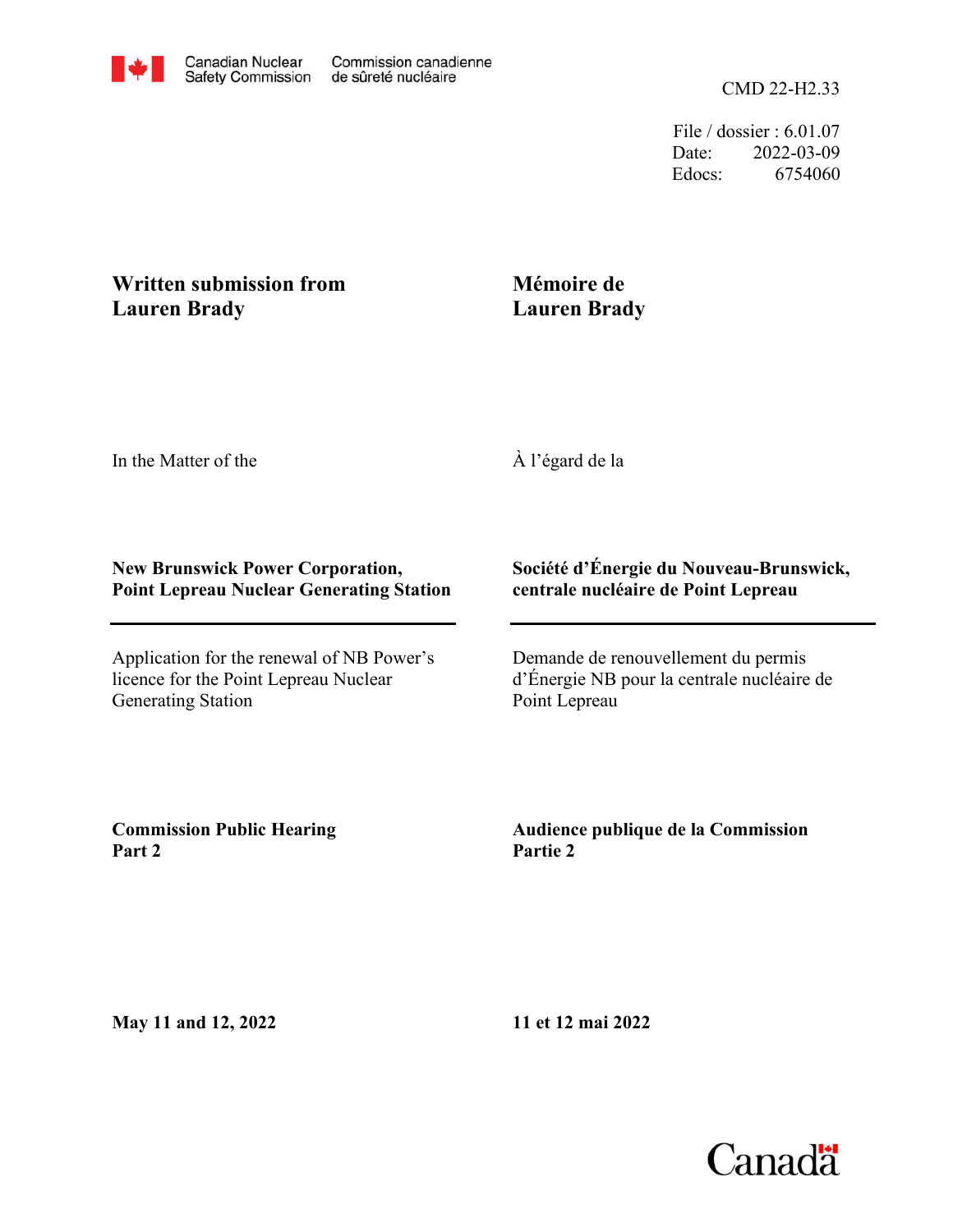Filed on March 9, 2022 by email

Dear Madam or Sir,

Please consider this email my written intervention to the Canadian Nuclear Safety Commission, regarding the licence renewal of the NB Power Point Lepreau Nuclear Generating Station.

I am a parent concerned about the future of my children and leaving them with legacy radioactive waste.

My specific concerns include the following:

### *1. Limiting public input*

NB Power's request to renew the licence of PLNGS for 25 years would effectively prevent any public input during the remaining life of the station.

A lengthy renewal at a time when there are so many uncertainties that could affect the station's safety, reliability and financial viability, would show a flagrant disregard for the public interest. It is critical that there be regular, timely opportunities to input the evolving needs and concerns of upcoming generations in New Brunswick.

NB Power's request to renew the licence of PLNGS for 25 years would effectively prevent any public input during the remaining life of the station.

A 25-year licence means that we will have no chance to have our say again until 2047!

The Bay of Fundy is one of the natural wonders of North America. We already know that the Lepreau nuclear plant is killing fish in the Bay due to entrainment from the water intake. A 25-year licence period may decrease the amount of regular assessments of the decline in marine health.

The Lepreau nuclear plant emits radioactive tritium, a carcinogen, into air and water. Canada's current "safe" limits for tritium are many times higher than in other countries.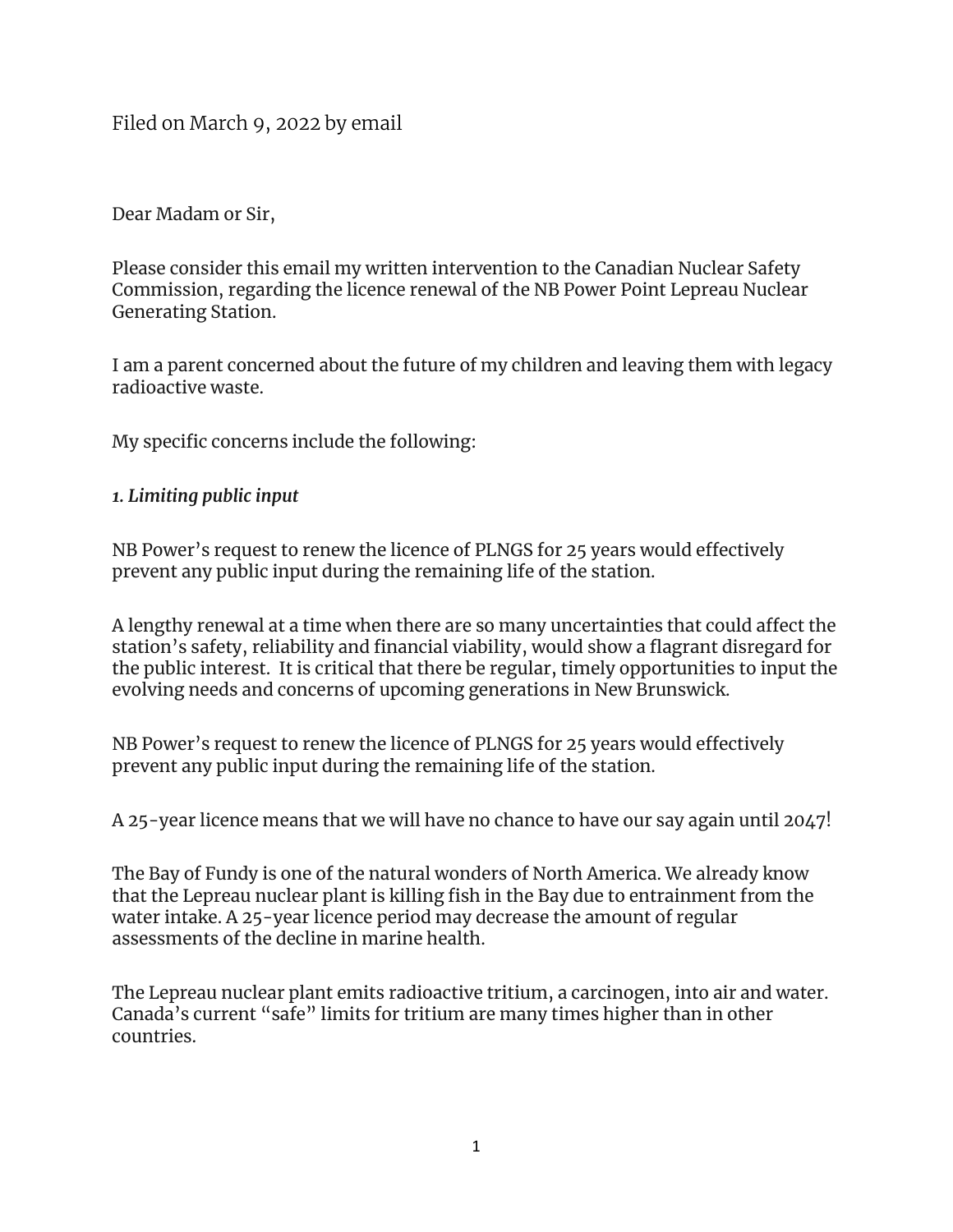The Point Lepreau plant is a financial boondoggle. New Brunswickers may decide to close it down before 25 years.

**Conclusion: The CNSC must not renew the operating licence for Point Lepreau power station for the requested 25 years. Instead, the CNSC should continue to consider 5 year relicensing periods, and work toward decommissioning.**

## *2. Uncertain times and best management practices*

This is a time of uncertainty as we face climate change and rapid technological advancement. The nuclear industry, in particular, is experiencing significant cost increases and lengthy delays in refurbishment and replacement of nuclear facilities. At the same time, the costs of alternate sources of power and energy efficiency are falling.

The Lepreau station has a history of reliability issues:

Electricity production at Lepreau has not met production targets, in the first seven and a half years since a disastrously long and over-budget refurbishment, requiring an additional \$500 Million in capital expenditures.

The most recent unplanned outage, only 11 weeks after a two-month planned maintenance, was 40 days in January and February 2021 during peak demand.

The pace of the reactor's aging and the emerging reliability and costs of operation, need to be regularly shared with the public in a relicensing format, to allow input on decisions about continued operations, in the public interest. Those decisions will include committing to expenditures required for Lepreau, versus investments in alternate sources of power.

**Conclusion: In the interest of ensuring flexible, responsive, publicly- sanctioned decision-making for such uncertain times, the CNSC must not renew the operating licence for Point Lepreau power station for the requested 25 years. Instead, the CNSC should continue to consider 5-year relicensing periods, to ensure regular public review allowing for public input to planning as patterns emerge, and before choices are forced.**

## *3. Disposal of high-level radioactive waste*

I am concerned that there is no proven-safe option for permanent disposal of the radioactive waste that will continue to add up for another 25 years, if the requested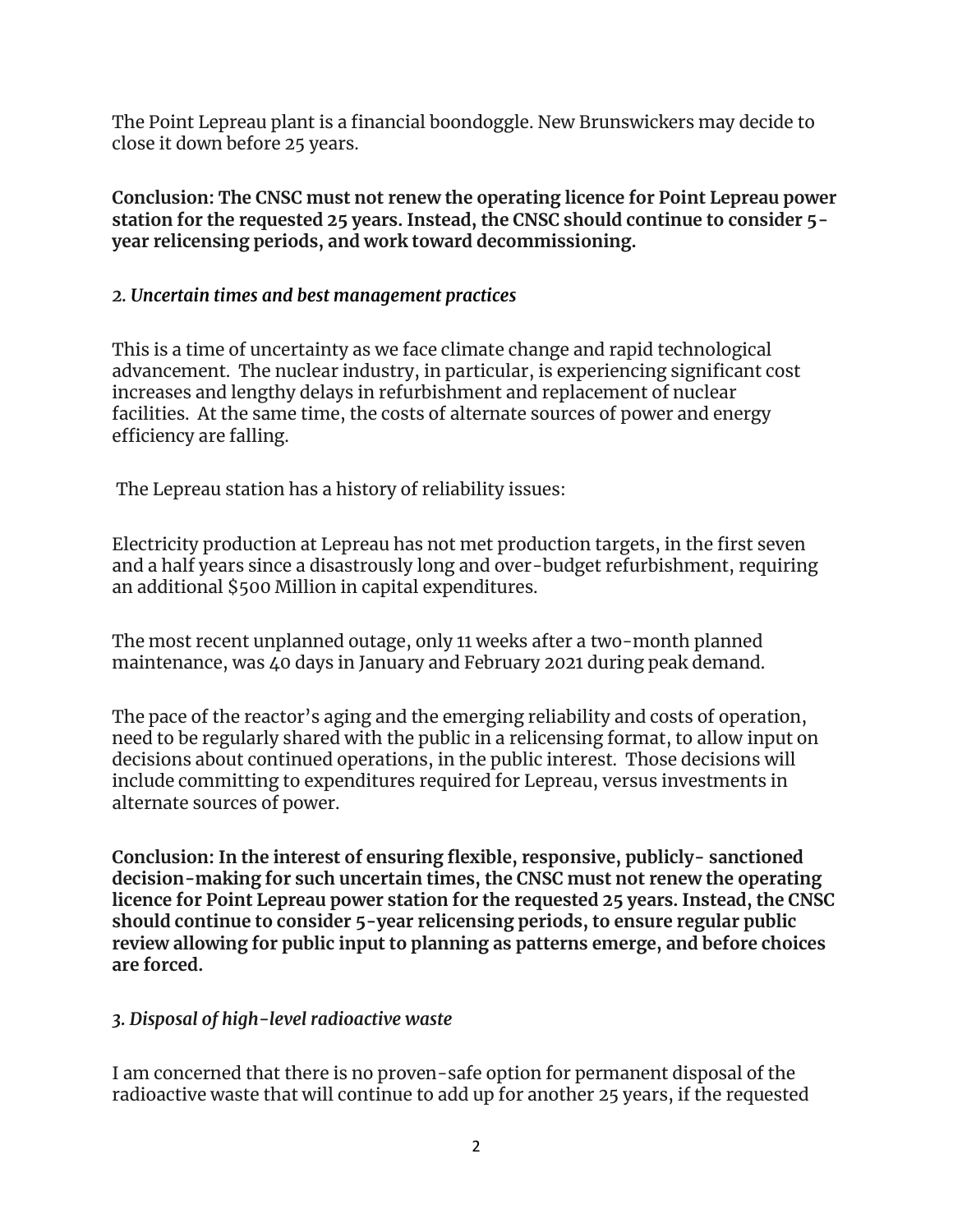renewal period is approved. Further, the proposal to transport all this additional waste for thousands of miles to a deep geologic repository in Ontario, multiplies the risk of serious accidents resulting in radio-active release, having potential impacts on human health and the environment.

**Conclusion: The CNSC must consider the impact of radioactive wastes within this licensing hearing. The CNSC should not continue to licence nuclear power plants when no known solution yet exists for radioactive wastes.**

## *4. Impacts of climate change*

Nuclear power is particularly vulnerable to climate change effects, including thermal disruptions (e.g. heatwaves and droughts) and extreme weather events. For example, a recent [study](https://www.nature.com/articles/s41560-021-00849-y) showed that extreme weather events have become the leading cause of nuclear power plant outages in North America and South and East Asia.

**Conclusion: Recommend that the CNSC expressly consider climate impacts and vulnerabilities when granting a licence. As climate impacts become more frequent and pronounced, the CNSC must consider climate change in the context of licensing because of the major safety and environmental issues it poses to operations, health and safety. The precautionary principle would guide the CNSC to, at maximum, only continue to consider 5-year relicensing periods.**

### *5. Impacts on the Bay of Fundy*

The marine environment immediately around the plant has abundant species of fish and many commercially significant species like cod, lobster, scallops and dulse. In addition to the marine mammals like whales, porpoises, dolphins and seals that frequent the Bay of Fundy, colonial waterbirds also use the area during seasonal migrations.

The Bay of Fundy is home to a number of federally protected species under the Species at Risk Act, including the north Atlantic right whale, blue whale and fin whale. Given the globally recognized significance and biodiversity of this region, I am concerned about the long-term environmental effects of the plant, potential accidents and its eventual decommissioning on the Bay of Fundy.

**Conclusion: The CNSC must require emergency response and environmental monitoring measures be in place which are specific to the non-human biota of the Bay of Fundy. The CNSC must not grant a licence until it is demonstrated that the Bay of Fundy region is protected from radionuclide emissions at the ecosystem level and that it will be protected in the event of an accident.**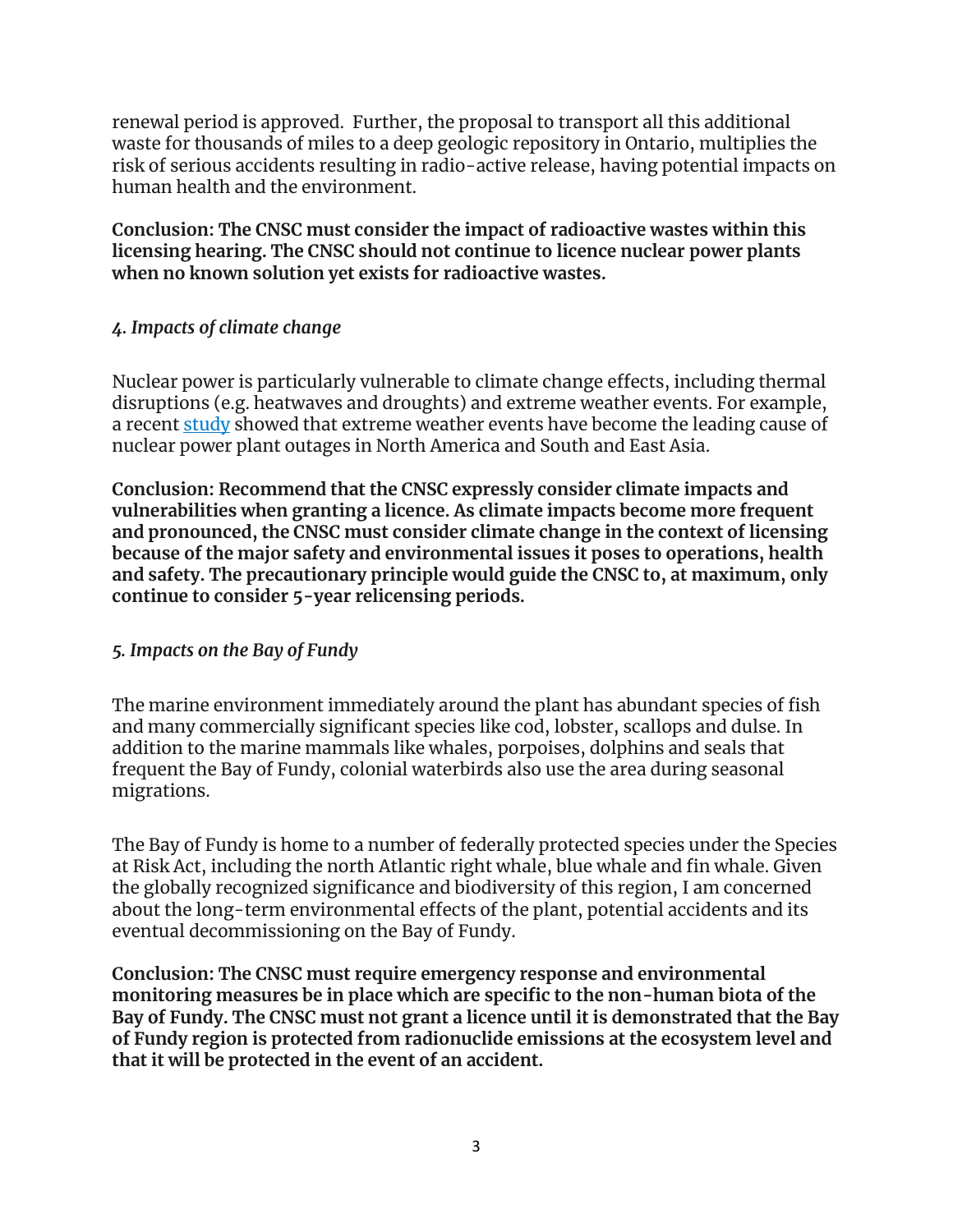#### *6. Indigenous rights / UNDRIP*

I understand that the Point Lepreau nuclear generating station is located on the traditional territory of the Peskotomuhkati. The Free, Prior, and Informed Consent (FPIC) is a principle protected by international human rights standards. FPIC describes that 'all peoples have the right to self-determination' and is linked to the right to self-determination, namely that 'all peoples have the right to freely pursue their economic, social and cultural development'. The United Nations Declaration on the Rights of Indigenous People explicitly requires the Free Prior and Informed Consent of Indigenous peoples for activities occurring in their territory. The Peskotomuhkati people are also making an intervention to the NB Power licence hearing. We must support their voices.

**Conclusion: The CNSC must affirm its commitment to reconciliation, fully adopt UNDRIP, and support Treaty relationships based on the principles of mutual recognition and shared responsibilities as recommended by the Truth and Reconciliation Commission of Canada's Calls to Action. Therefore, I/we recommend that the Peskotomuhkati Intervention recommendations are followed.**

*7. Emergency planning and preparedness*

Sufficiently detailed nuclear emergency planning and preparedness is essential to help prevent the widespread health and safety consequences that would otherwise result after a severe or catastrophic accident with widespread release of radioactive substances. The aim of emergency planning should be to avoid as many of the health effects as possible. In a catastrophic case this can only happen if emergency planning is sufficiently detailed, implemented and resourced for that type of accident.

**Conclusion: The CNSC must review and report on the sufficiency of the planning basis, the response plan and the province's readiness for largescale radiation releases in New Brunswick as part of every licence application. Until the planning basis for a potential offsite nuclear accident in New Brunswick accounts for a catastrophic offsite accident, and until such emergency plans are in place and proven to be effective for a catastrophic accident, the site should not be licensed for continued operation.**

*8. Global Security issues*

Recently, military attacks have been initiated on a nuclear power plant in the Ukraine, including a hostile take over of the Chernobyl nuclear plant, and the use of explosives.